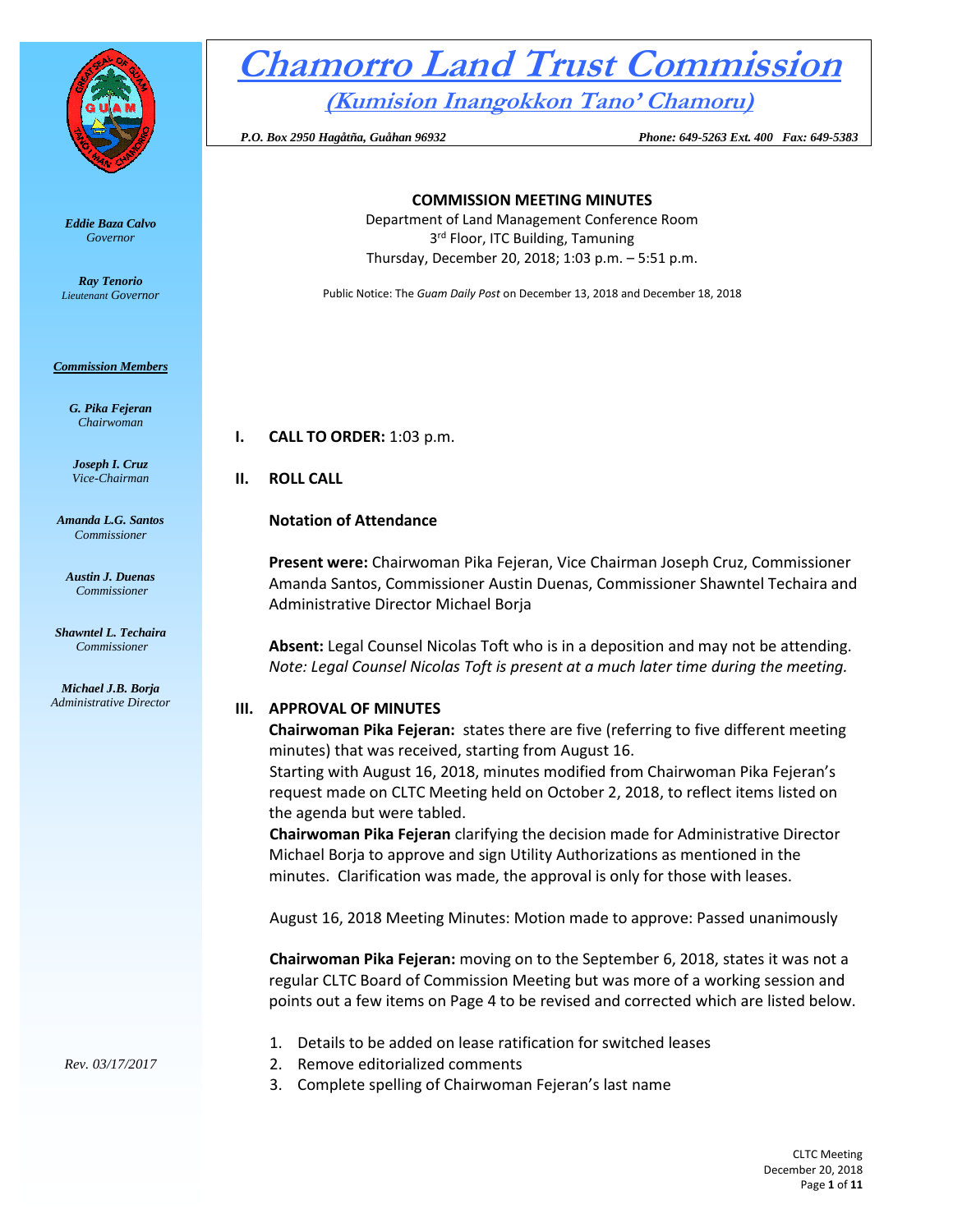September 6, 2018 Meeting Minutes – Tabled for the next meeting scheduled for January 17, 2019.

The following Meeting Minutes were approved:

September 20, 2018 Meeting Minutes – Motion to approve: PASSED Unanimously October 2, 2018 Meeting Minutes – Motion to approve: PASSED Unanimously October 18, 2018 Meeting Minutes – Motion to approve: PASSED Unanimously

# **IV. PUBLIC COMMENTS**

**Chairwoman Pika Fejeran:** Calls for Public Comments

#### **a. Paul Rosario**

**Paul Rosario:** states his name and his reason for appearing before the board. Requesting for Utility Authorization

**Chairwoman Fejeran**: requesting for a staff report for Paul Rosario

**Land Agent I**: John Gumataotao explains Mr. Rosario is his client and informed him his request would have to go through the Board of Commission.

Mr. Rosario is requesting for a Utility Authorization for an area that he is currently occupying but does not have a lease. Mr. Rosario also appeared before the Board of Commission a few years back and his Utility Authorization was approved. However, he was not able to complete the process back then.

**Chairwoman Pika Fejeran**: requesting for Paul Rosario's file

**Administrative Director Borja**: confirming if the applicant has met all the requirements.

**Land Agent I John Gumataotao**: in response, yes, but he is a 2007 applicant.

**Administrative Director Michael Borja**: asking if he is a pre occupier?

Chairwoman Pika Fejeran and Land Agent I John Gumataotao both responding to Administrative Director Michael Borja, yes.

**Chairwoman Pika Fejeran**: reads the Mayor's Certification letter indicating Paul Rosario has resided on the lot since 1985.

**Land Agent I John Gumataotao**: informs the Board of Commission that Paul Rosario has a one acre property but because his application type, the lot size needs to be reduced to a half acre.

# **(Discussion ensues)**

Board of Commission's decision to approve map scheme for the half acre portion of M05 T10125 B21 L8 occupied by Mr. Rosario and to issue a lease with the newly defined lot subject to survey as well as to issue the utility authorizations.

> CLTC Meeting December 20, 2018 Page **2** of **11**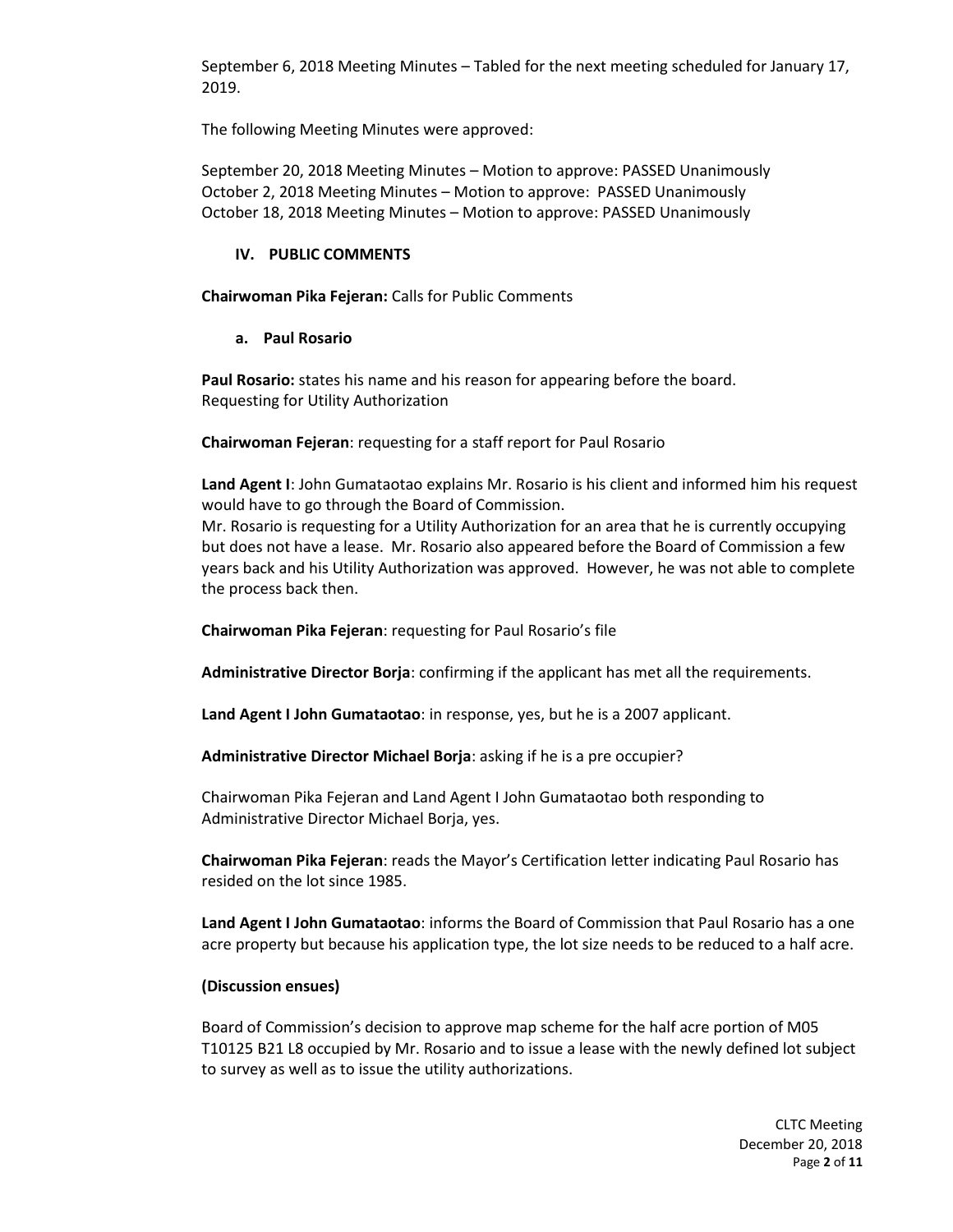MOTION to approve: PASSED unanimously

#### **b. Vicent Aguon**

**Chairwoman Pika Fejeran**: calls for Vicent Aguon next on the list for Public Comments

**Vicent Aguon:** states his name and his reason for appearing before the board. Concerns about an ongoing situation with squatters in his neighborhood with trash build up.

Land Agent II Glen Eay: responding to the concern and informs the Commission and Vincent Aguon the problem was addressed to the Guam Environmental Protection Agency. Guam EPA has gone out to the area, the individuals were served with a Notice of Violation and given a certain time to remove the trash. They were told to clean up the area. Guam EPA has gone out a second time to do a follow up inspection and are pleased with the area being cleaned up. There are a few more items that need to be removed such as metal; Guam EPA is working with the individuals in regards to the remainder of the trash.

**Chairwoman Pika Fejeran:** asking if the individuals have a lease

**Land Agent Glenn Eay:** responding to Chairwoman Fejaran's question, No, the individuals do not have a lease

**Vincent Aguon:** shares other concerns in regards to his property being taken away from him because of a water wall or a water reservoir and he couldn't be able to farm unless he has a septic tank.

Also informs the Commission his property is Agriculture and his wife who has a piece of CLTC property is Residential.

**Chairwoman Pika Fejeran:** asking Vicente Aguon if he is currently residing on his wife's leased property.

**Vincent Aguon:** responding to Chairwoman Fejeran's question, yes.

**Chairwoman Pika Fejeran:** reconfirming if it is her (referring to his wife) lease.

**Vincent Aguon:** responding, yes, it is her (referring to his wife) lease.

**Chairwoman Pika Fejeran:** getting clarification with Mr. Vicent Aguon in regards to what he is asking from the Board of Commission.

**Chairwoman Pika Fejeran:** recalls from a few meetings back, CLTC would work with Guam EPA to issue a Notice of Violation and get the individuals to clean up the property first. Asks, what would be the next step now that Guam EPA is satisfied.

**Administrative Director Michael Borja**: responding to Chairwoman Fejeran's question, the next step would be to issue a Notice to Vacate.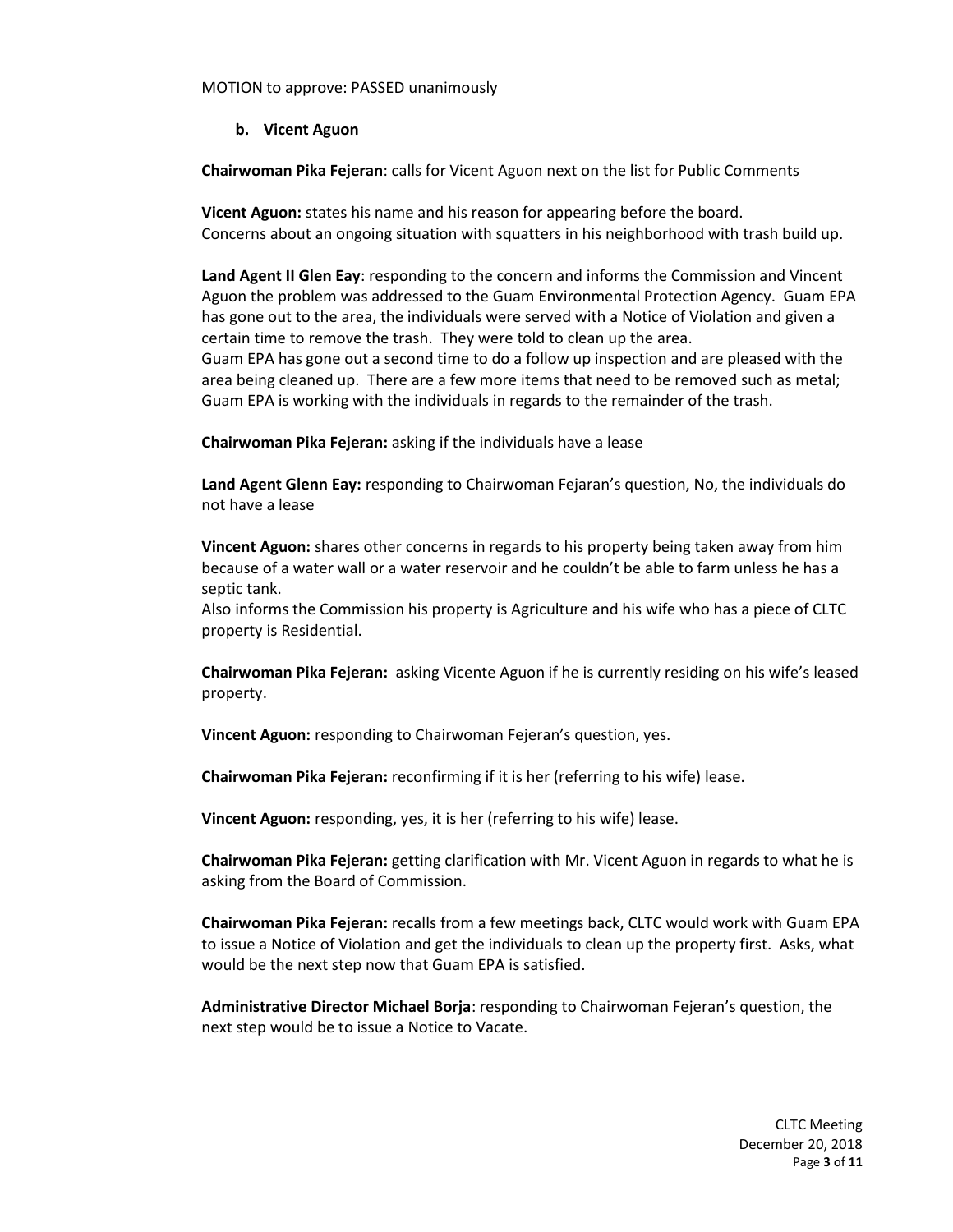**Land Administrator Margarita Borja:** chiming in, explaining there are two properties. The property he (Vincent Aguon) is referring to is being occupied by Sophia Palacios. The grandson of Sophia Palacios is the qualifying lessee who has a letter requesting for his grandmother (Sophia Palacios) to stay at the property. There is a letter in file.

**Vincent Aguon:** informing the Commission prior to him getting married, he had his own property and his wife had hers. Later, became disqualified. In 2010, when he came in to the CLTC office, he was told each of them (he and his wife) shouldn't have any problems or it shouldn't be an issue owning both properties after becoming husband and wife. Today, it is a problem.

**Chairwoman Pika Fejeran:** referring to Land Administrator Margarita Borja to respond to his (Vincent Aguon's) statement.

**Land Administrator Margarita Borja:** responding, Lillian Aguon was an applicant, Mr. Vincent Aguon was an applicant who both have leases, Agriculture Leases.

In the law, it states, whenever two applicants get married, one lease would have to be given up. There is a Small Business Administration or SBA loan on Ms. Lillian Aguon's property; that was the reason why it was suggested for Vincent Aguon to give his lease. However, instead of terminating the lease, Vincent Aguon passed it on to his niece.

**Vincent Aguon:** stating he is confused in regards to his property that was mention from Land Administrator Margarita Borja whether it was an Agriculture Property or a Residential Property.

**Vice Chairman Joseph Cruz:** chiming in to explain and give clarification to Mr. Aguon and informs him his property is an agriculture lot.

#### **(Discussion ensues)**

After discussion and numerous explanation to Mr. Vincent Aguon, no action taken by the Board of Commission.

**Chairwoman Pika Fejeran**: requested for a staff report to be done in regards to the lot that GEPA had given a Notice of Violation to which is also the lot Mr. Vincent Aguon initially inquired about.

#### **c. Ruth Santos**

**Chairwoman Pika Fejeran**: calls Ruth Santos, next on the list for Public Comments

**Ruth Santos:** states her name as Ruth B. Santos and her reason for appearing before the board.Requesting for a Utility Authorization. Informs the Commission, she was previously issued a Utility Authorization before, unfortunately, Guam Power Authority misplaced it.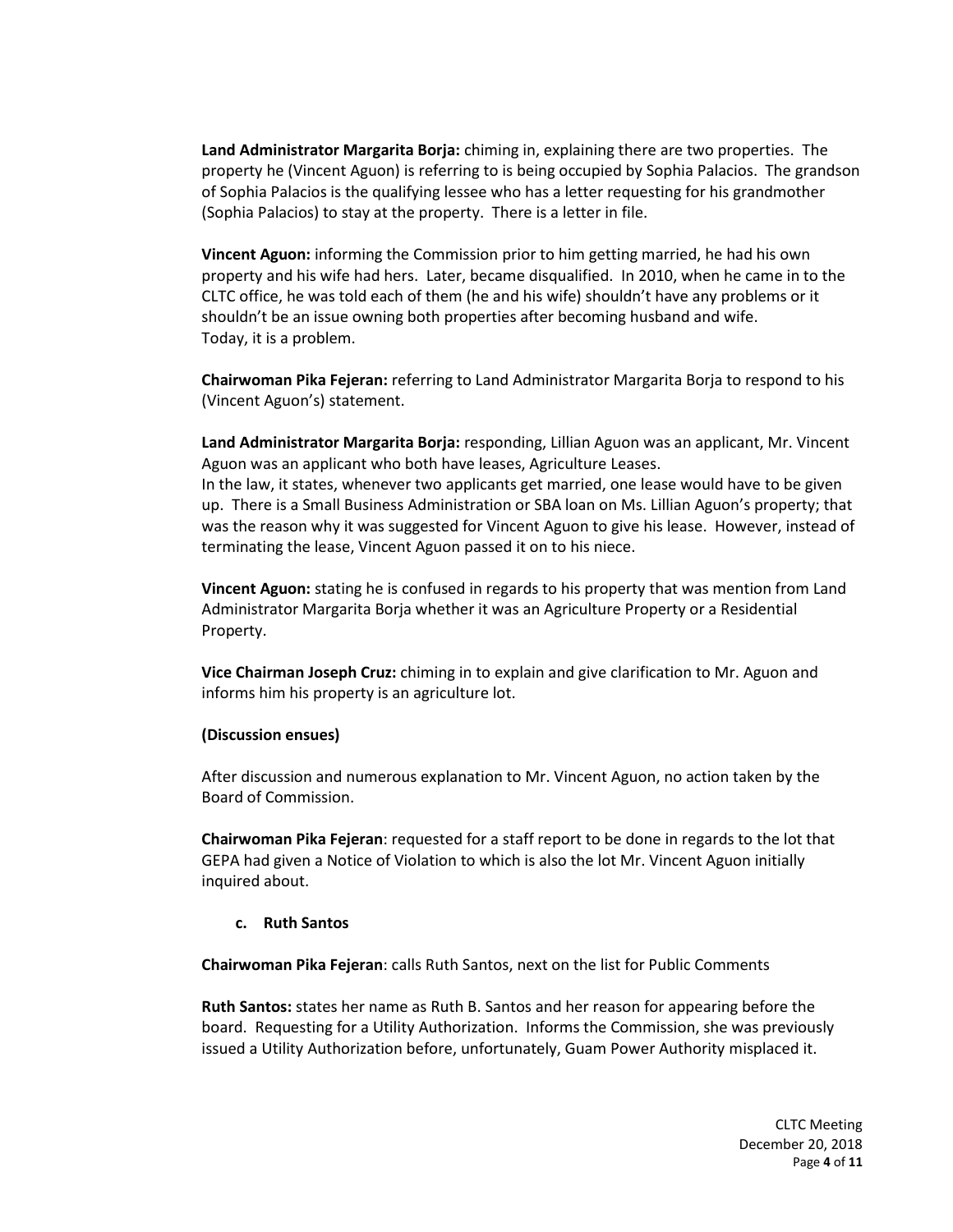**Administrative Director Michael Borja**: asking Ms. Ruth Santos if she had spoken to any of the staff in regards to her request.

**Ruth Santos:** responding to Administrative Director Michael Borja, yes, and was told the request would have to be presented to the Board of Commission.

**Land Administrator Margarita Borja:** Informs Chairwoman Pika Fejeran and the Commission members, she (Ruth Santos) is a part of the agenda.

**Chairwoman Pika Fejeran:** reviewing the Staff Report.

**Administrative Director Michael Borja**: if there is a recorded lease as stated in the staff report, we could issue a UT.

#### **(Discussion ensues)**

Board of Commission's decision, while reviewing the Staff Report it was proven that Ms. Ruth B. Santos has a recorded lease and all agreed to issue Ms. Santos a Utility Authorization.

Motion to approve the issuance of the Utility Authorization. Motion PASSED unanimously. The Utility Authorization was processed and issued to Ms. Ruth Santos during the meeting.

**Chairwoman Pika Fejeran**: asking if anyone else is present for Public Comments.

No response from the public.

**Chairwoman Pika Fejeran:** next item on the agenda

- **V. OLD BUSINESS**
	- **a. Bill No. 356-34**

**Chairwoman Pika Fejeran:** informs the Commission under Old Business, would like to talk about the Bills that were drafted and referred to Administrative Director Michael Borja to discuss more on the Bills.

In response to Chairwoman Fejeran's request, Administrative Director Borja discussed legislation items affecting CLTC.

#### **a. Bill No. 356-34**

Bill No. 356-34 based on Resolution Numbers 2018-08 & 2018-10.

Informs the Board of Commission; unfortunately, Bill No. 356-34 did not make it to the last  $34<sup>th</sup>$  Legislative session. The Bill was not placed on the agenda. A Committee report was supposed to be submitted but was informed, Joe Borja who is putting information together is still reviewing the files. There will be an information hearing scheduled for December 28,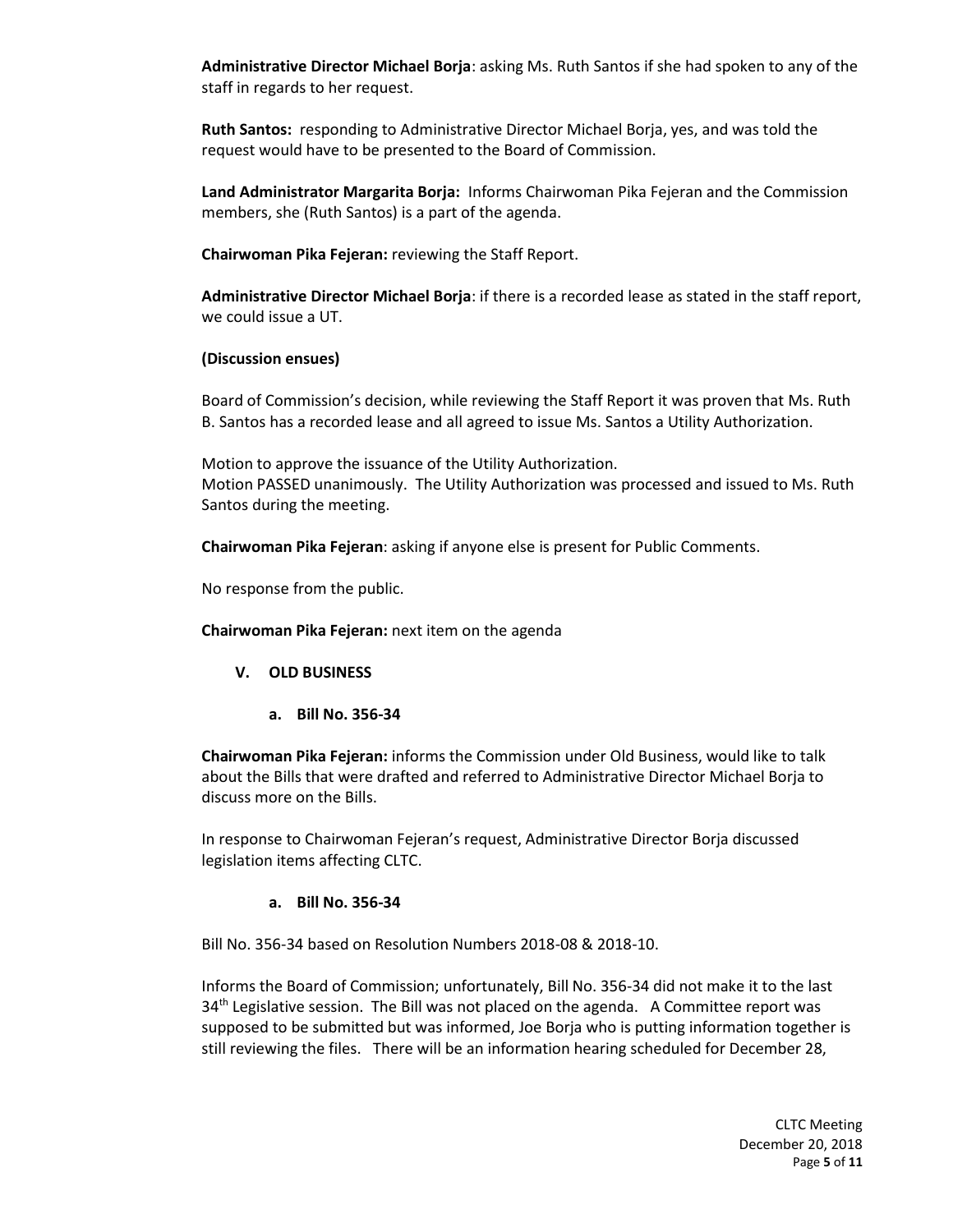2018, 9AM, at the Legislature to discuss the Land Committee's findings on the CLTC Resolution numbers 2018-08 to 2018-10.

**Chairwoman Pika Fejeran:** clarifying if Joe Borja is the Joseph Borja, Chief of Staff for Senator Tom Ada, the Senator who is Bill Sponsor.

**Administrative Director Michael Borja:** responding to Chairwoman Fejeran, yes, it is.

There was supposed to be another Bill in regards to Resolution Number 2018-09; the recommendation to update the rules and regulations in P.L. 23-38 but was never introduced. However, the resolution is still good and is suggested to resubmit the bill.

In other old business, Chair Woman Pika Fejeran inquired about the Koku Bill which did not pass.

**Administrator Director Michael Borja**: Confirms. After a very long meeting the Bill did not go through. It is our (referring to CLTC) License Agreement, so it does affect CLTC. There were some items that the Bill had which was more than paying for services rendered. Some of the items in the Bill suggested to extend the terms and to operate out of a different land. Among the Bill discussion it was stressed out to KOKU Recycling that they needed to clean out the land. Guam EPA informed KOKU Recycling about the likelihood of ground contamination is high.

#### **(Discussion ensues)**

.

Fortunately for the CLT Commission, the Bill did not pass.

# **b. Newly Enacted P.L. 34-142**

The Bill did pass, but has not been able to view what is stated on the public law. Based on what the contents of P.L 34-142 is what the commission will use to towards the lease agreement.

Guam Raceway Lease needs immediate action since the Bill became public law and there is a time line. The board commented on using GEDA to assist with the lease.

**Chairwoman Pika Fejeran**: agrees.

**Chaiwoman Pika Fejeran:** inquiring about the Gef Pago Bill.

**Administrative Director Michael Borja:** responding to Chairwoman Fejeran's inquiry. No it did not.

# **c. Newly Enacted P.L. 34-137**

In regards to P.L. 34-137, this involves GTA. One of the license agreements affecting a lot in Piti was mislabeled. To have the correct lot description for the CLTC GTA Lease Piti Lot, an addendum with the correct lot description has to be made.

The Bill only allows the changes to the lot description on license agreement.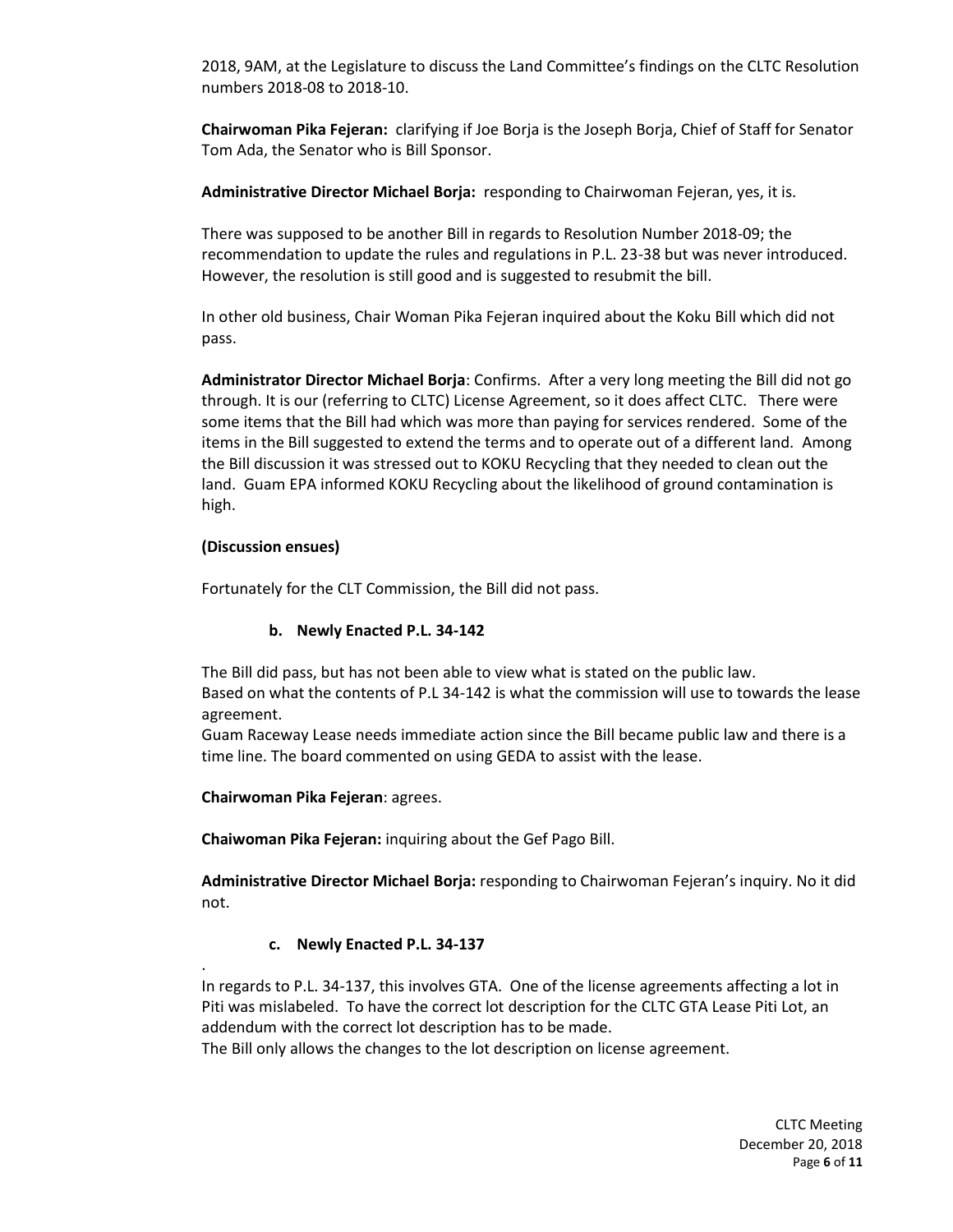# **d. Other Newly Enacted Laws**

Other newly enacted laws and passed bills, the sell of government land with money will go into the CLTC Survey and Infrastructure Fund.

**Chairwoman Pika Fejeran:** asks for any more items to discuss under Old Business

**Administrative Michael Borja:** responding to Chairwoman Fejeran, none

**Commission Members**: responding, none

**Chairwoman Pika Fejeran:** Moving on to New Business

#### **NEW BUSINESS**

- 1. Administrative Actions
	- **a. Maps & Addendums**

**Administrative Director Michael Borja:** Calling CLTC Staff, Melvin Javier to discuss schemes.

CLTC Engineering Tech II Melvin Javier going over the Survey Schemes.

**Chairwoman Pika Fejeran:** asking if the scheme being presented conforms with all the requirements.

**Vice Chairman Joe Cruz:** asks if what is being presented is a proposed subdivision

**CLTC Engineering Tech II Melvin Javier:** responding to Vice Chairman Joe Cruz's questions, it is a proposed lot scheme, until it is given out to the surveyor.

**Chairwoman Pika Fejeran**: verifying the difference between a subdivision and a scheme

**CLTC Engineering Tech II Melvin Javier:** in response to Chairwoman Fejeran, the subdivision is a map. A scheme is not a map.

**Vice Chairman Joe Cruz:** suggested to call or rename the documents, Proposed Parceling Lot Scheme.

# **(Discussion ensues)**

The commission members agreed to rename the documents after discussion in regarding the schemes, parcels, maps and subdivisions.

Chairwoman Pika Fejeran also requested for a spread sheet with additional information in regards to the lot schemes that requires board approval.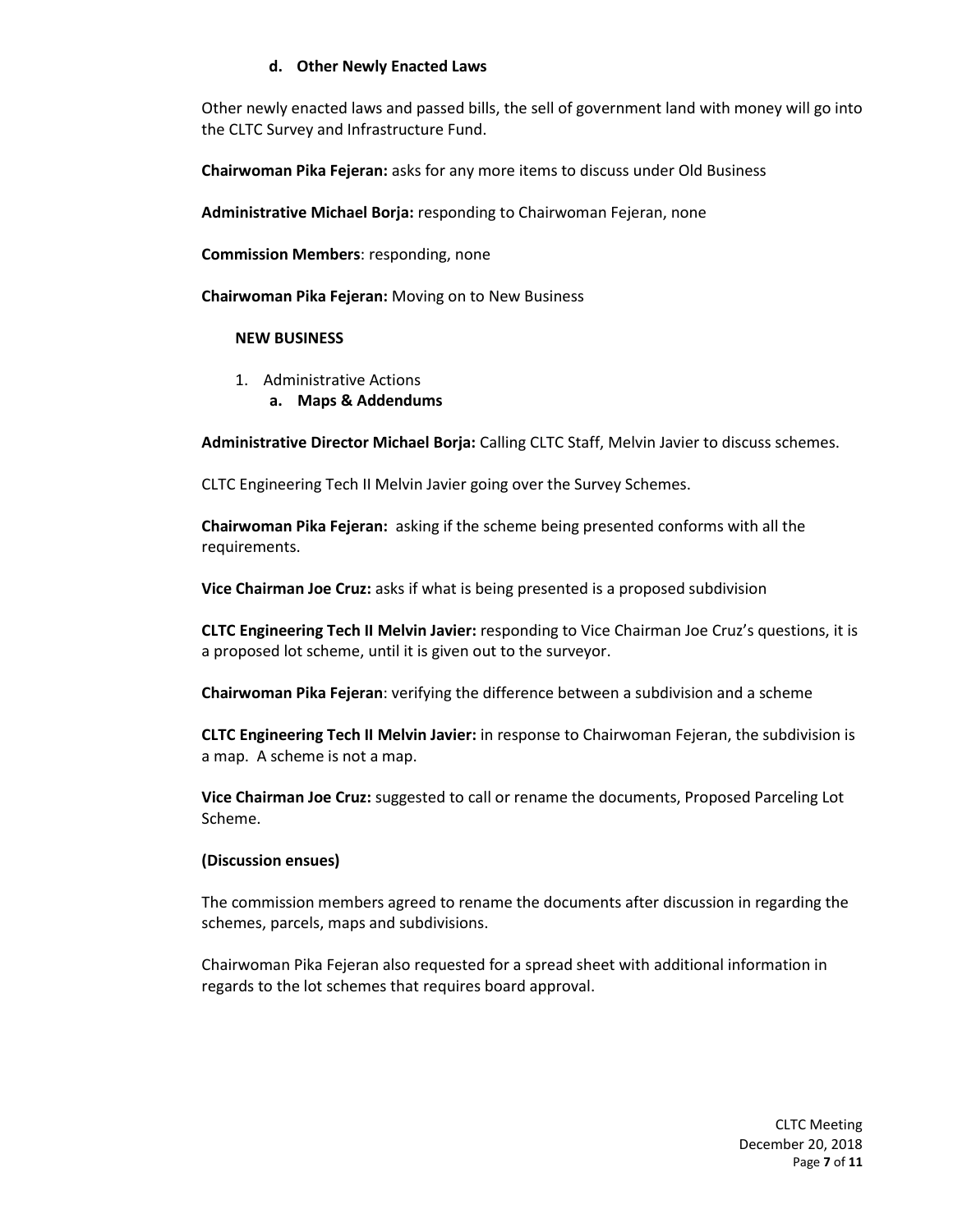The following schemes were APPROVED by MOTIONS:

- a. M05-S0 for T10125 B3 L3 Dededo
- b. M05-S046 for L10119-36 Dededo
- c. M05-S047 L1071 Dededo
- d. M05-S050 T10316 B4 L4 Dededo
- e. M05-S B051 L10171 Dededo
- f. M05-S052 L10140-31 Dededo
- g. M05-S5053 L10120-107 Dededo
- h. M14-S001 L153 Yona
- i. M07-S019 T15213 B7 L4 Mangilao
- j. M02-S012 L457-R8 Agat
- k. M13-S019 L7116-1-2-1 Yigo
- l. M13-S023 L7022 Yigo

Chairwoman Pika Fejeran: Moving to the next item on the agenda.

# **b. Utility Authorizations**

Chairwoman Pika Fejeran: informs Commission and CLTC Staff Utility Authorization will be tabled if there are any requests without a lease. Referring only to the requests placed on the agenda for today's meeting. If there is a lease, the Administrative Director can approve the UT request as discussed early in the beginning of the meeting.

# **c. Beneficiary Updates**

1. Hazel Jane San Miguel

Hazel Jane San Miguel- had the lease for over seven years and is requesting to turn her lease over to her daughter Ha'ane Joy San Miguel which is in pursuant to PL 23-38, Section 9.1 and for approval for GWA Utility Authorization.

All qualifying documents in file.

**Chairwoman Pika Fejeran**: going over the file and the request, ensuring all is in order.

Motion made to APPROVE the request to transfer the lease to the daughter, Ha'ane Joy San Miguel and the request for UT authorization. PASSED Unanimously.

2. Jerry Rosario Santos (Deceased

Jerry Rosario Santos – Named his two sons as beneficiaries, passed away in January 2015. A relinquishment letter to Journey M. Santos by Jeremiah M. Santos, (second named beneficiary) submitted to CLTC and placed in the file.

Motion made to APPROVE the request to transfer the lease to Journey M. Santos as the beneficiary to Jerry Rosario Santos as required by PL 23-38, Section 9.1(a)(b) Designation of Successors. PASSED Unanimously.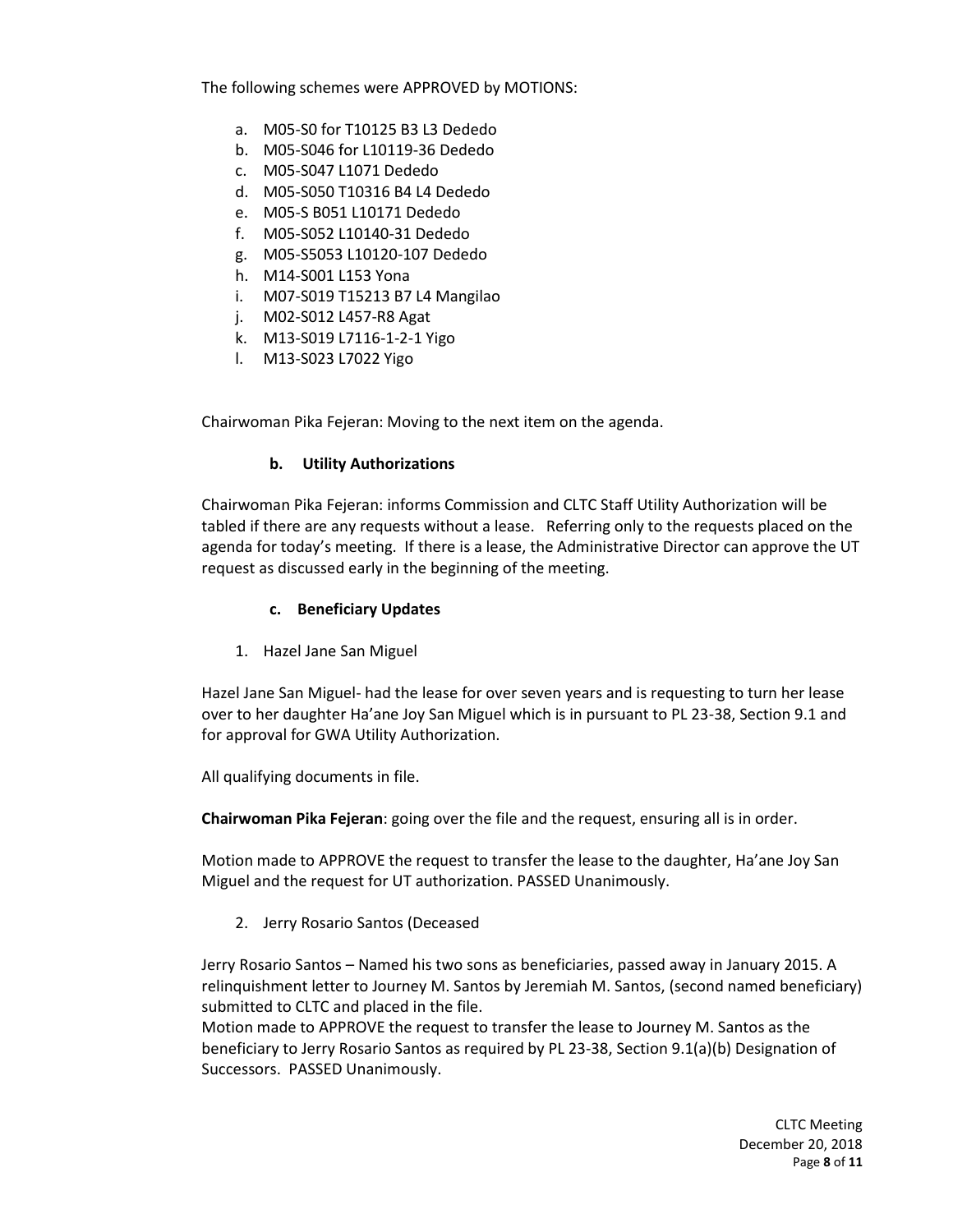**Chairwoman Pika Fejeran:** addressing the commission in regards to designating the Administrative Director to approve beneficiary requests.

Approval was given to the Administrative Director for giving utility authorizations for those who currently hold a lease.

Inquired if the Commission would be open to do the same for the designation of successors, provided it is with PL 23-38, Section 9.1 (a)(b).

Commission Members all agreed.

CLTC Board of Commissioners designate CLTC Administrative Director to approve beneficiary designations in accordance with PL 23-38, Sections 9.1 (a)(b) and 7.5.

Monthly Status reports to be provided to the Commission on all beneficiary designation approval.

Motion made to APPROVE. PASSED Unanimously

# **d. Constituent Staff Report**

- 1. George Cruz Perez: Not discussed.
- 2. Marilyn Guerrero: After reviewing the file and back and forth discussion with the Commission and Marilyn Guerrero, the Commission's final determination to deny Marilyn Guerrero's request for her father's leased land returned because she is not identified as the beneficiary.
- 3. Juan Benavente: Not discussed
- 4. Lot 5174REM-1: Not discussed
	- **e. Evelyn's Store Commercial Lease:**

**Administrative Director Michael Borja:** informs the Commission notices of past due account sent to show arrears of 24 months. Recently found that the property is now being used by a new store owner and the CLTC staff will be making contact with the new store owner as well as the owner for Evelyn's Store. The Past due amount will have to be identified as "doubtful account" for audit purposes.

# **f. Indahen I Lina'la Kotturan Chamoru, Inc.**

The Commission advised the Organization to provide 501(3)(c) documents showing tax exempt status. Once full tax exempt status is shown, the commission would like to meet with the organization to further discuss the Cultural Center License Agreement.

Other discussion with the Organization is the renewal of the right of entry for Lot 5173-1- R2NEW-4, Tamuning until June 30, 2019.

Motion was made to APPROVE the Right of Entry Agreement: PASSED Unanimously.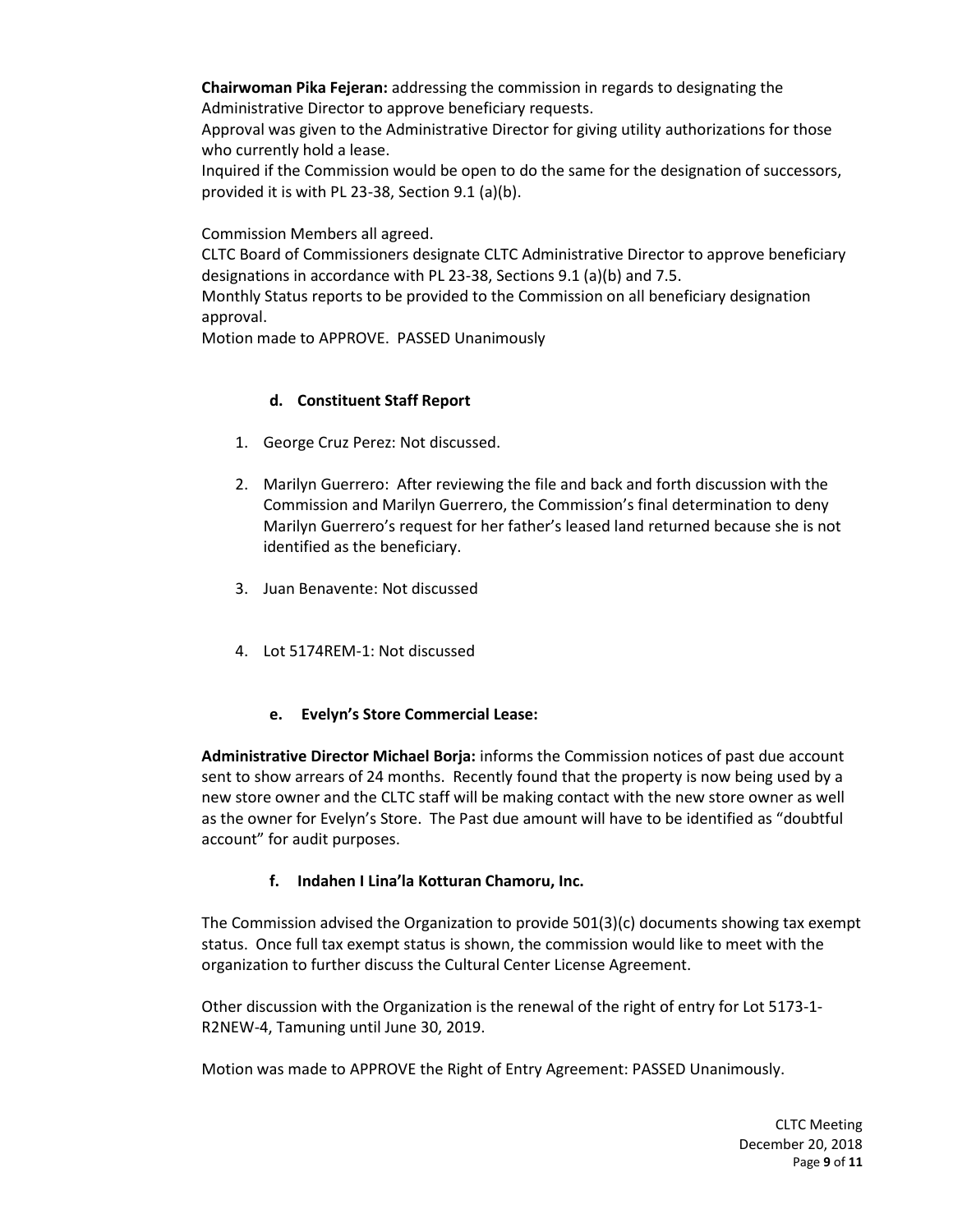# **g. GWA Right of Entry Lot 5075-REM-A-NEW-R1**

The Commission discussed GWA's response to their conditions for the extension of the right of entry and modified the conditions to propose to GWA for the use of the land for its construction purposes on the following:

- i. Clear all vegetation
- ii. Fill depression with any aggregate from their construction
- iii. Erect fencing along areas not fenced

If all conditions are acceptable, issue Right of Entry Agreement until October 31 2019.

# **h. PBS. Guam KGTF Channel 12; Guam Educational Telecommunications Corporation**

Request for deferred payment, ongoing agreement with PBS for in kind services. Chairwoman Pika Fejeran and Commission Members requesting for additional in kind services such as place meetings on their website, or have a link to their website and or air CLTC Board of Commission Meetings.

Motion made to APPROVE deferred payment: PASSED unanimously

# **ADMINISTRATIVE MATTERS**

Chairwoman Pika Fejeran: briefly discussing the items listed below and requested for information to be provided at the next meeting.

- a. Staff to identify all available lots
- b. Legal Counsel to provide a status of all land registration cases and those that need to be registered.
- c. CLTC Staff to identify all leases halted in May 2018
- a. Administrative Director to provide the transition report before departure

# **COMMISIONERS COMMENTS**

Commission members extend great appreciation to Administrative Director Michael Borja for all his hard work and dedication with the commission throughout his years serving as the Administrative Director and continue to wish him well. Mr. Borja has mentioned to the Commission Members that his tenure as the Administrative Director will be ending when the new administration comes in.

#### **ADJOURNMENT**

**Meeting adjourned: 5:51PM Next Meeting – Thursday, January 17, 2019, 1PM**